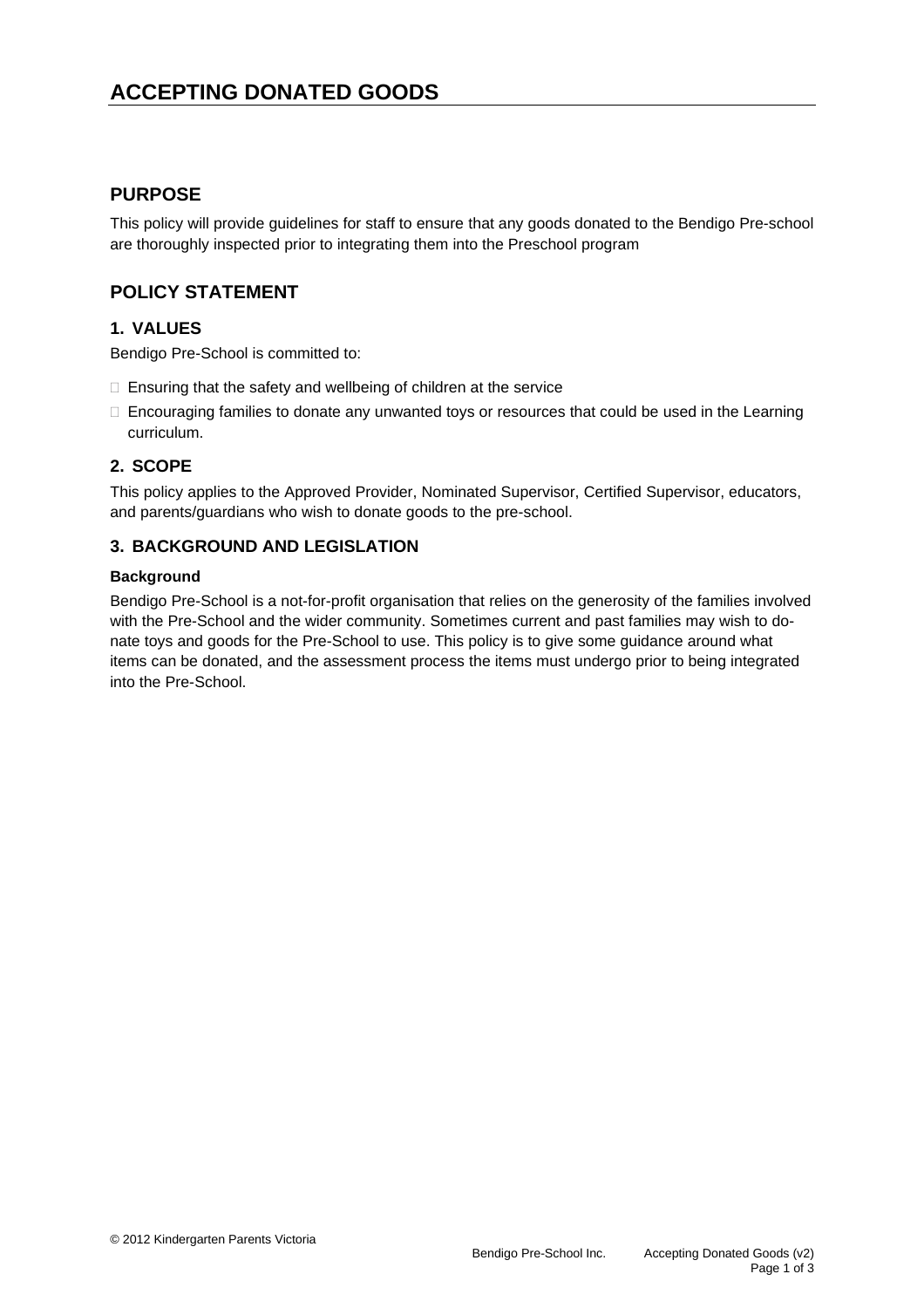#### **4. DEFINITIONS**

Include definitions of words or phrases that:

- $\Box$  have a specific meaning in the policy or procedure
- $\Box$  may be unfamiliar
- $\Box$  may be open to misinterpretation.

Definitions of terms regularly used in policies for the early childhood education and care sector – e.g. Approved Provider, Nominated Supervisor, Regulatory Authority etc. are provided in the *General Definitions* section of this manual and can be referred to as required.

#### **5. SOURCES AND RELATED POLICIES**

N/A

# **PROCEDURES**

The Approved Provider is responsible for:

- □ Ensuring that the Nominated Supervisor, Certified Supervisors and other educators have clear guidelines around the procedures to be followed if they receive an item for donation during one of their session
- $\Box$  Making a decision on whether to accept or refuse (& arrange disposal of item in a safe manner) if the Nomination Supervisor, Certified Supervisor & other educators cannot make a uniform decision whether to accept or refuse a donation.

The Nominated Supervisor is responsible for:

- Ensuring that all donated goods are assessed for safety at the next staff meeting prior to them being included in the Pre-School activities. This assessment includes checking whether there are any hazardous substances on the item, whether there is any glass that may break and injure a child, hinges or sharp edges that children may get caught on.
- $\Box$  If the donated goods arrive without warning, gratefully accept them and assess later re the safety and appropriateness

Certified Supervisors and other educators are responsible for:

- $\Box$  Ensuring that all donated goods are assessed for safety at the next staff meeting prior to them being included in the Pre-School activities. This assessment includes checking whether there are any hazardous substances on the item, whether there is any glass that may break and injure a child, hinges or sharp edges that children may get caught on.
- $\Box$  If the donated goods arrive without warning, gratefully accept them and assess later re the safety and appropriateness

Parents/guardians are responsible for:

 $\Box$  Ensuring that any donated items are in full working order and do not pose any risk to other children.

# **EVALUATION**

This is the process of actively monitoring and reviewing the policy to ensure is has achieved its values and purposes. A date for a formal review should be set and documented in each policy. If circumstances change e.g. new legislation is introduced, changes occur in the service environment etc., the review might need to be undertaken at an earlier date.

Evaluation involves: